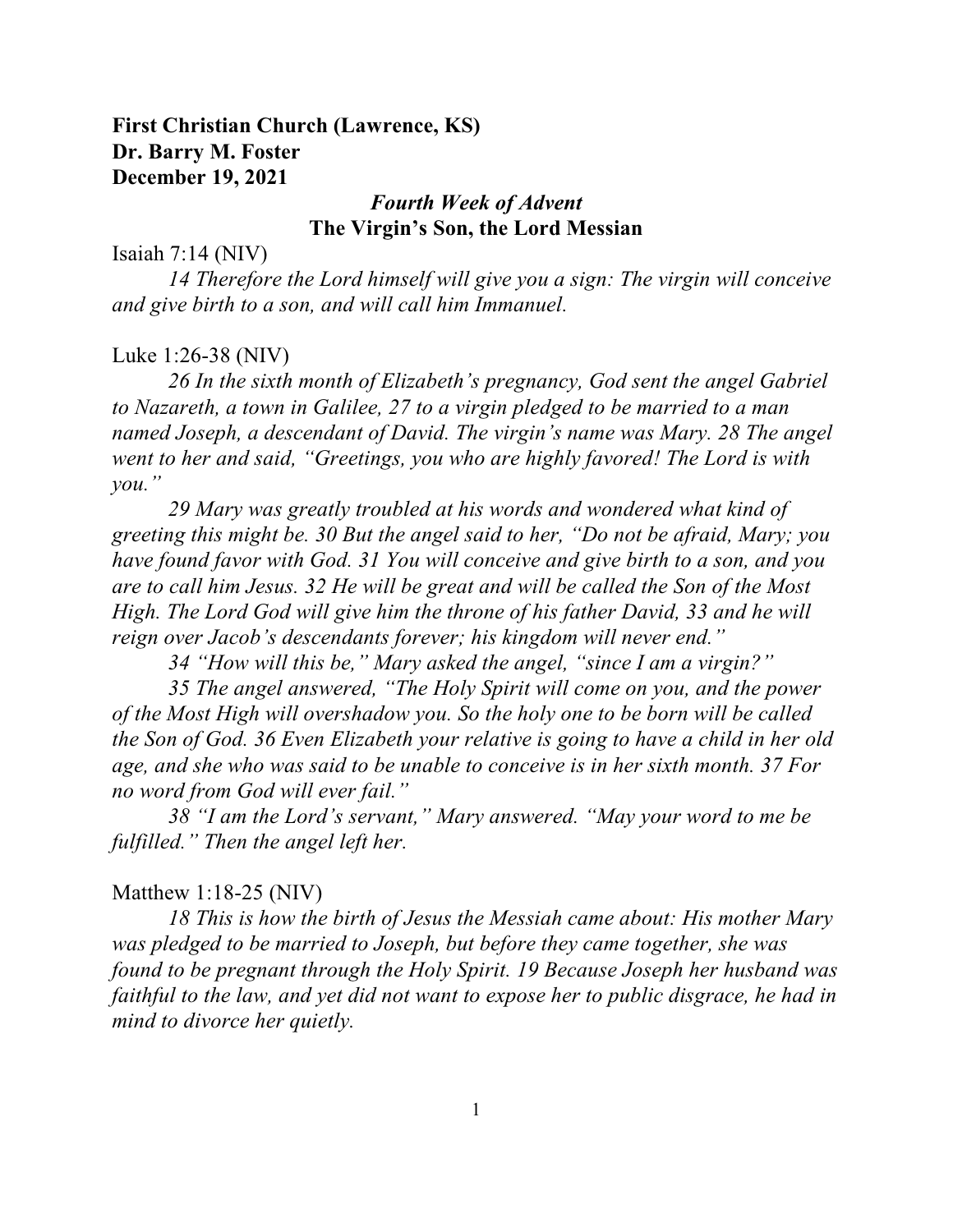*20 But after he had considered this, an angel of the Lord appeared to him in a dream and said, "Joseph son of David, do not be afraid to take Mary home as your wife, because what is conceived in her is from the Holy Spirit. 21 She will give birth to a son, and you are to give him the name Jesus, because he will save his people from their sins."*

*22 All this took place to fulfill what the Lord had said through the prophet: 23 "The virgin will conceive and give birth to a son, and they will call him Immanuel" (which means "God with us").*

*24 When Joseph woke up, he did what the angel of the Lord had commanded him and took Mary home as his wife. 25 But he did not consummate their marriage until she gave birth to a son. And he gave him the name Jesus.*

### [Slide 1] *Opening*

Good morning church! During Advent this year, we're giving special attention to one of the often overlooked aspects of the Christmas story–the role of the prophecies concerning the coming of Israel's Messiah. Today, we're looking at one of the most important of those prophecies, one that has been wrapped in controversy, almost since the beginning of the church's history. We heard it just moments ago from Isaiah 7:14: "*Therefore the Lord himself will give you a sign: The virgin will conceive and give birth to a son, and will call him Immanuel.*" [Slide 2] *The historical context of the 8<sup>th</sup> century BC* 

We looked at this verse in connection with some other passages in Isaiah a few weeks ago at the beginning of Advent. Let me refresh your memory a bit.

In the year 735 BC, the king of Israel and the king of Syria had allied in order to attack the small kingdom of Judah. Isaiah the prophet spoke to Ahaz, the king of Judah, of a sign that was coming–a young woman was going to bear a son and name him Immanuel, "*God with us.*" The birth of this boy was a sign that God had promised to save his people from these two kings. But instead of believing God's prophetic word, Ahaz chose to take matters into his own hands. He enlisted the aid of Assyria, who gladly welcomed his acknowledgment of their supremacy and exacted tribute from him as the price of their protection–a situation that would become catastrophic in the years to come, as the prophet warned Ahaz. [Slide 3]

One of the things that is significant about this word to Ahaz is that it was not just given to Ahaz. The pronoun "you" in the first part of the sentence ("*Therefore the Lord himself will give you a sign:*") is plural, meaning that the sign that is to be given is not given just to the king, but to a wider group. That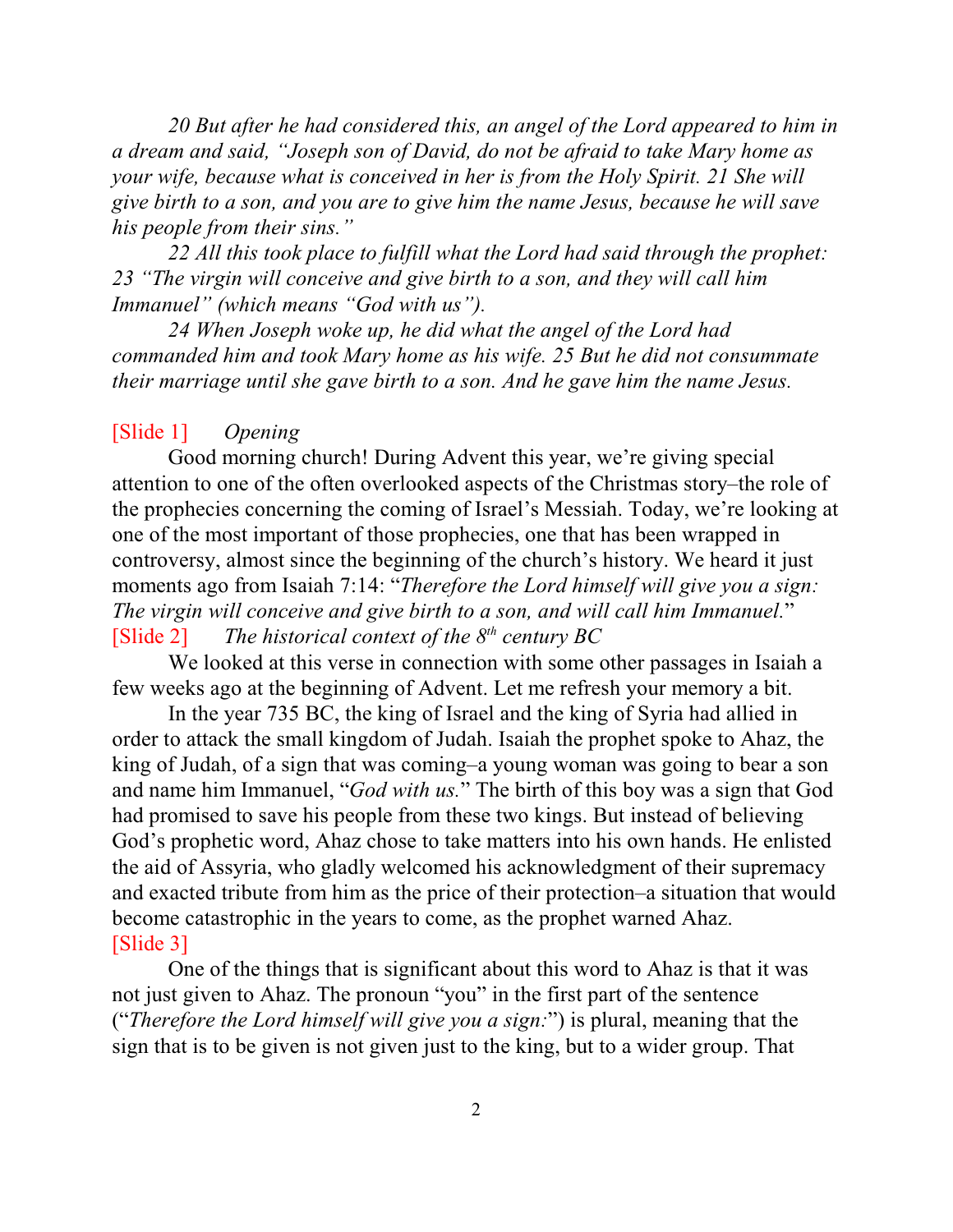group could be the entire nation of Judah; at the very least it refers to the house of David–all of those who are part of the Davidic royal line, the family God promised would remain the rulers over Israel. In the original historical setting, therefore, Isaiah is saying to all of those who are themselves part of the fulfillment of God's promise to David, a son will be born, as a sign that God will save his people and preserve this nation and the Davidic royal line.

That means that the prophetic promise extends beyond Ahaz and his own time. Yes, God was going to deliver him and the nation from the immediate threat coming from the attacks of his neighboring enemies. But God was looking beyond the immediate future to a greater fulfillment later–when a Son would be born who would deliver God's people from a greater threat: he would save them from the weight of the guilt of their sin.

## [Slide 4] *The controversy over this prophecy*

So what's the controversy concerning this prophecy and the Christian claim that it was fulfilled in the birth of Jesus the Messiah?

Let's start with the word "virgin" in Isaiah 7:14. In the original text of Isaiah 7:14, the Hebrew word that is translated "virgin" in most English translations is *'almah*. In Hebrew the word is a bit ambiguous; it refers to a young, unmarried woman who is past puberty and therefore of marriageable age. Youthfulness appears to be the primary idea associated with the word. Virginity is assumed by the use of this word rather than stated: in the Hebrew culture of that time, virginity was axiomatic for unmarried women. There is another Hebrew word, *bethulah*, which does specify a virginal woman, but Isaiah does not use this term. Instead, he chooses the more ambiguous word. We might translate it in English, therefore, as "girl," or "maiden," or "young woman." [Slide 5]

Those who deny that this verse was prophetic of Jesus' birth, therefore, insist that Isaiah, in the  $8<sup>th</sup>$  century BC, was simply saying that a woman who was then of marriageable age would soon be married, then conceive and bear a son. He is not insisting that this woman was then a virgin, though it would be expected that she was. Furthermore, they contend that Isaiah is not predicting that this young woman will have a miraculous conception, only that she is currently unmarried and presumably a virgin. He expects that she will marry and give birth normally. But God will use this birth as a sign for the people of his day. Consequently, the critics argue, this verse does not support the Christian claim that the Old Testament predicted a miraculous conception and birth by a virgin. [Slide 6]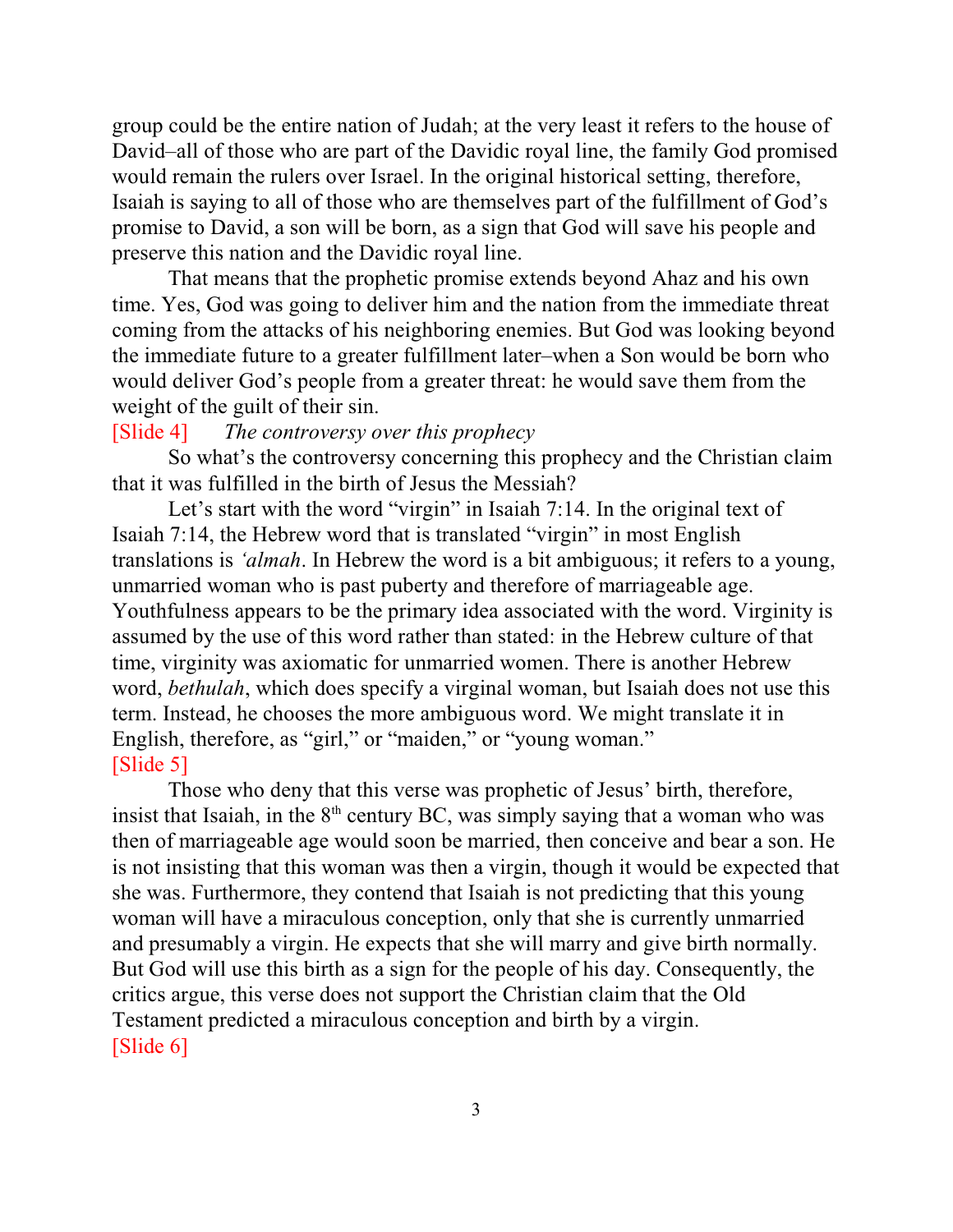Is that true? Is that how we should read Isaiah 7:14?

Honestly, the answer is: "*Mmm, sort of, but not quite.* " The critics are correct that Isaiah, in the  $8<sup>th</sup>$  century BC, was looking primarily at a situation that was happening right then. In the following verses of chapter seven, Isaiah indicated that the initial fulfillment of his words would happen within a few years. And so it did. The young woman of whom he spoke gave birth to the son whom he had predicted. Before the boy was four years old, the kings who were threatening Judah had been defeated. The immediate threat to the Davidic line was gone.

But there are some strong reasons for saying that this view is inadequate. Some of those reasons are located in the verse itself; others come from elsewhere and take a little more work to uncover.

#### [Slide 7] *Support for the traditional view*

So, let's take the easier part first. I told you that the Hebrew word *'almah* doesn't clearly specify a woman who is a virgin. It does, however, often presume virginity, and never elsewhere in the Bible does it refer to a married woman. So, although the term was ambiguous, it was a perfectly acceptable choice to refer to a woman who was a virgin.

In fact, when the book of Isaiah was translated into Greek some five centuries later, the translators used the Greek word *parthenos*, which does specifically and unambiguously refer to a virgin. Elsewhere in the Old Testament, they translated *'almah* by a Greek word that was also a generic term, *neanis*, which means "young woman." But in this verse, they chose to use the more specific term *parthenos*. The translators, whose understanding of Isaiah 7:14 would have been based upon the shared traditional understanding within the Hebrew community, assumed that Isaiah was referring to a woman who was a virgin, and concluded that this fact was significant. Hence, the use of *parthenos*.

By the second century BC, therefore, the Jewish communities around the Mediterranean who spoke Greek instead of Aramaic, and who were accustomed to reading the Scriptures in Greek instead of in Hebrew, would have been familiar with this verse that spoke of a virgin who would conceive and bear a son, whose birth would signal God's promise to deliver his people, because he was "Immanuel," God with us. They would not necessarily have thought that Isaiah's words signaled a miraculous conception. But they would have understood that the verse was referring to a virgin.

# [Slide 8]

We should not ignore the fact that this prophecy, which was originally delivered orally to Ahaz and the members of his court, was recorded and became a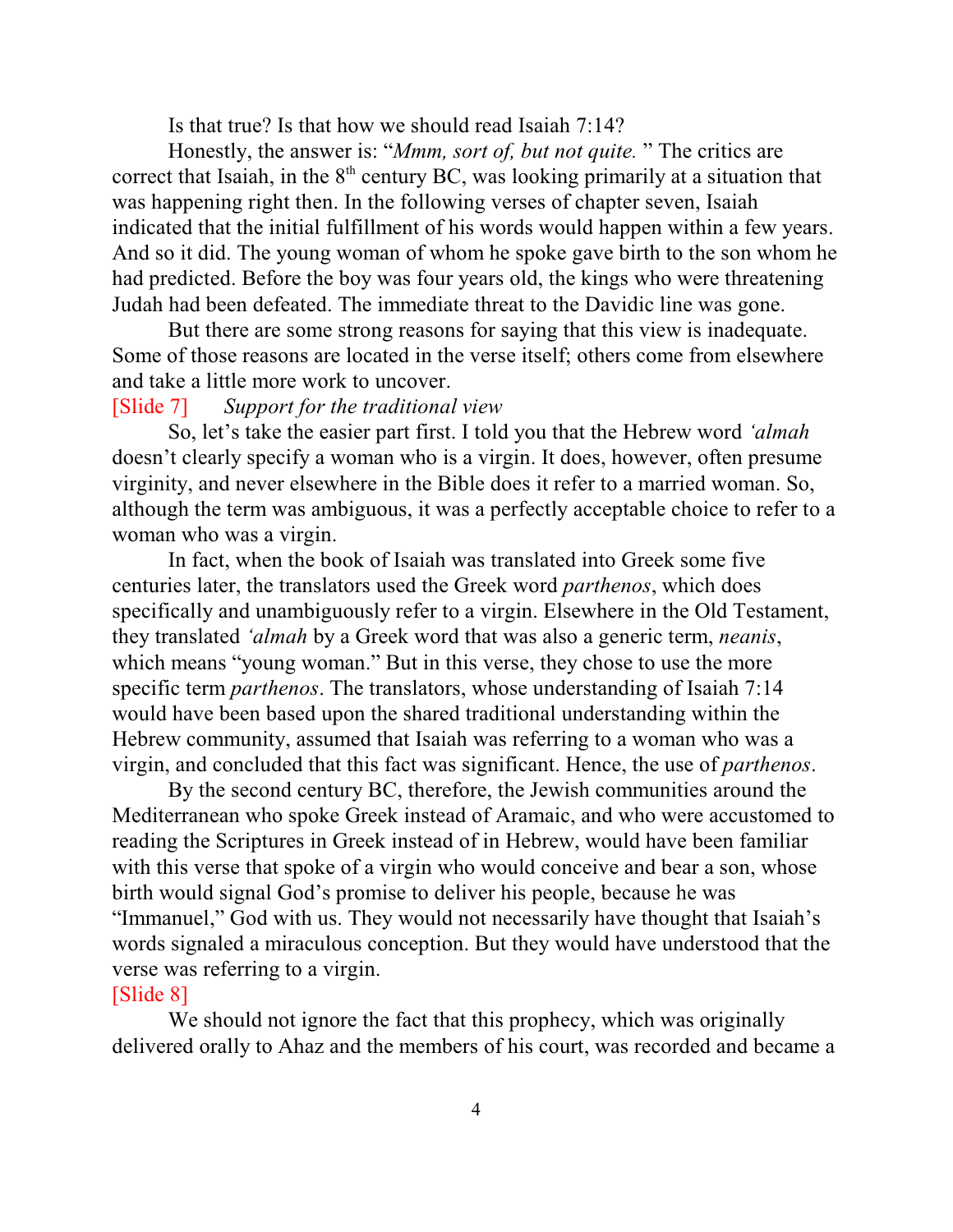part of sacred Scripture. That meant that it was regarded as God's word to his people, which had come from a recognized prophet of God and through which God continued to speak to his people. Even though its original setting in the  $8<sup>th</sup>$ century BC referred to an event that had already taken place, God could still use his word to speak to his people throughout history. If God intended more by the use of that original word, he could make that known to his people. (Recall what I said about the plural "you" in the original prophecy: the sign was meant for more than just king Ahaz. And as I mentioned in a previous message, there are other indications in chapters 7-11 that signal that Isaiah's words held greater significance and pointed to a later, greater Son to come.)

## [Slide 9] *Matthew's account*

So, when Matthew writes about the birth of Jesus, he clearly indicates that it happened in order to fulfill the prophecy of Isaiah–and he quotes Isaiah 7:14 *from the Greek translation of Isaiah*. He appeals to the text from Isaiah to show that the Scriptures predicted the birth of Jesus, and does so, knowing that the Hebrew text used a word that was ambiguous, but the Greek translation used a word that was not. He's writing in Greek, so it makes sense to use the Greek translation of the verse–but Matthew sometimes uses his own translation of the Hebrew text, so he's not just copying the existing translations all of the time. Matthew wants his readers to understand that he sees the birth of Jesus as a miraculous fulfillment of a prophecy that was given 750 years previously, a prophecy that specified a birth to a virgin.

But the question is, why should he think that? Why would he appeal to a passage which he knew the Jewish community would not understand as a prediction of a miraculous birth?

# [Slide 10]

Like the rest of the early disciples of Jesus, Matthew found in the Old Testament Scriptures confirmations about the Messiah and the church which had usually not been recognized prior to that time. Those confirmations depended entirely on the new understanding they received from Jesus.

For instance, prior to the coming of Jesus, the commonly assumed picture of the Messiah among the Jewish community was one of two things. Either he was a heavenly being come down from above to rescue Israel from her enemies or he was a godly Jewish man raised up by God to be a deliverer for his people. If he was a heavenly being, then birth was not an issue, and Isaiah 7:14 didn't refer to him at all. If he was a godly Jewish man, then the prophecy of Isaiah 7:14 wasn't likely predictive of him–or if it was, it didn't signal much of anything at all. After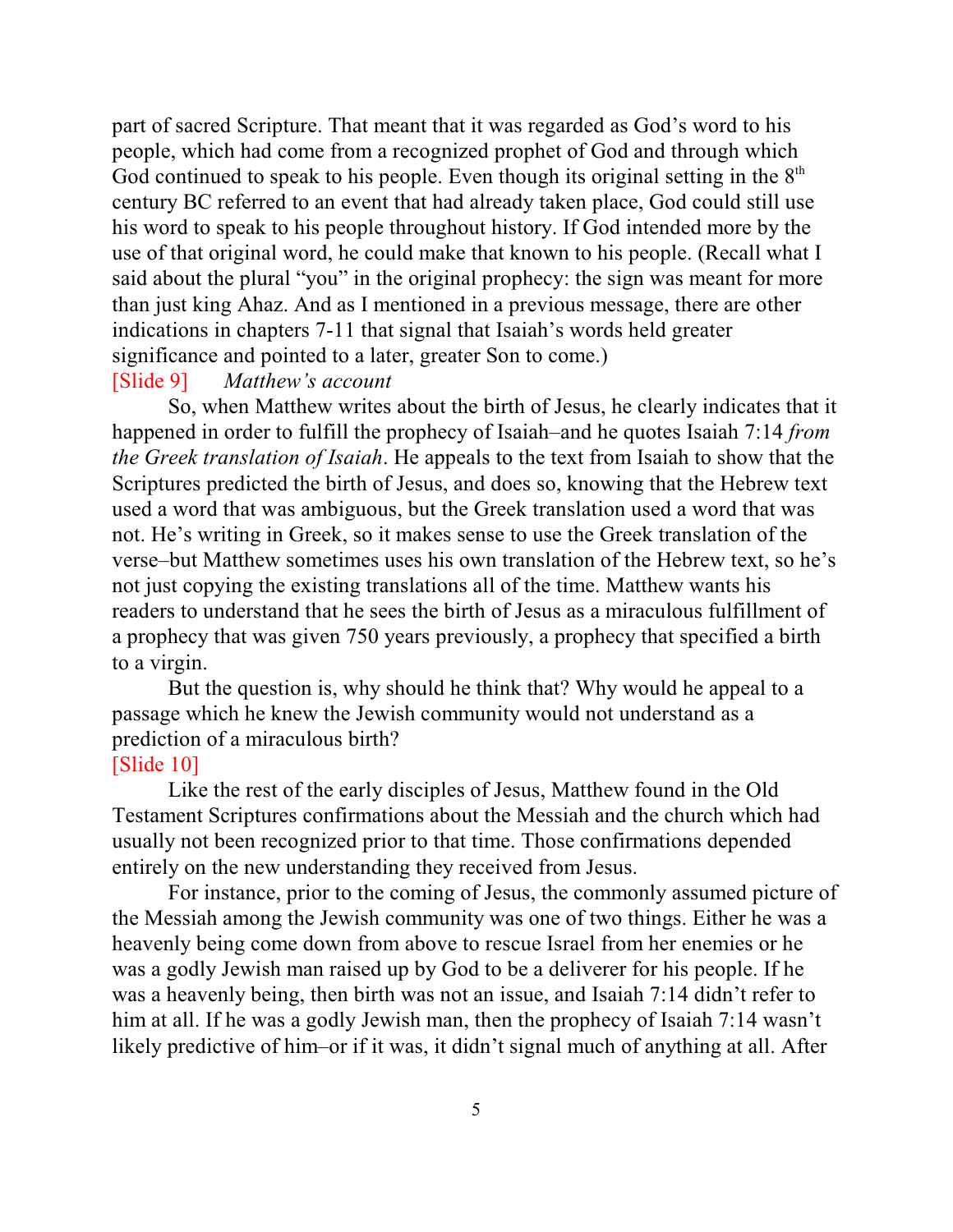all, Isaiah prophesied that a boy would be born in the future. If the Messiah is just another godly human man, of course he's going to be born at some point in the future. And his birth would be normal, his mother would have been a virgin prior to her marriage, and he would be the firstborn son. That's about all you could wring from Isaiah 7:14 on either of those two assumptions. [Slide 11]

But what if the common understanding of Isaiah's prophecy was wrong? Or inadequate? What if they had missed the significance of the word *'almah*? And the clue that came through the Greek translation, *parthenos*? And more to the point, what if there was something that clearly showed that the common understanding of Isaiah's prophecy was wrong? What if there was other information that forced us to reconsider what Isaiah had said?

That is precisely where we land when we read Matthew's account of the birth of Jesus. Isaiah's prophecy, in its context, with the other clues about a greater son to come, points to a future fulfillment. But it's still pretty obscure. Unless Matthew had other information about the birth of the Messiah, he would have had no reason to suspect that Isaiah's prophecy predicted anything other than a normal birth of a boy who would become the hope-for deliverer. But because Matthew *does* have more information, suddenly the wording of Isaiah 7:14–particularly in the Greek versions–is exceedingly important. For the *parthenos*, the virgin has conceived and given birth to a Son who is God with us.

## [Slide 12] *Luke's confirming witness*

And Matthew is not alone. We also read this morning the familiar account of the angel coming to Mary from Luke's gospel. Luke does not appeal to Isaiah's prophecy directly. But he nevertheless agrees with Matthew on this crucial point which each of them emphatically asserts–that Mary was a virgin, a *parthenos*, that her conception of her son was the result of a miracle prior to her marriage and apart from any kind of sexual relations.

Now, it's important to note something else at this point. Matthew and Luke wrote their gospels independently. There are a number of places where it is apparent that both of them used a common source–there are sections of the two gospels that read almost verbatim in Greek. But the birth stories are quite different: Matthew focuses on the person of Joseph while Luke focuses on Mary. In other words, they did not ignorantly repeat an unsupported legend about Mary. Each reported different aspects of the birth of Jesus. So, we have two independent witnesses who say that the earliest church knew that Jesus' birth was the result of a miraculous, virginal conception.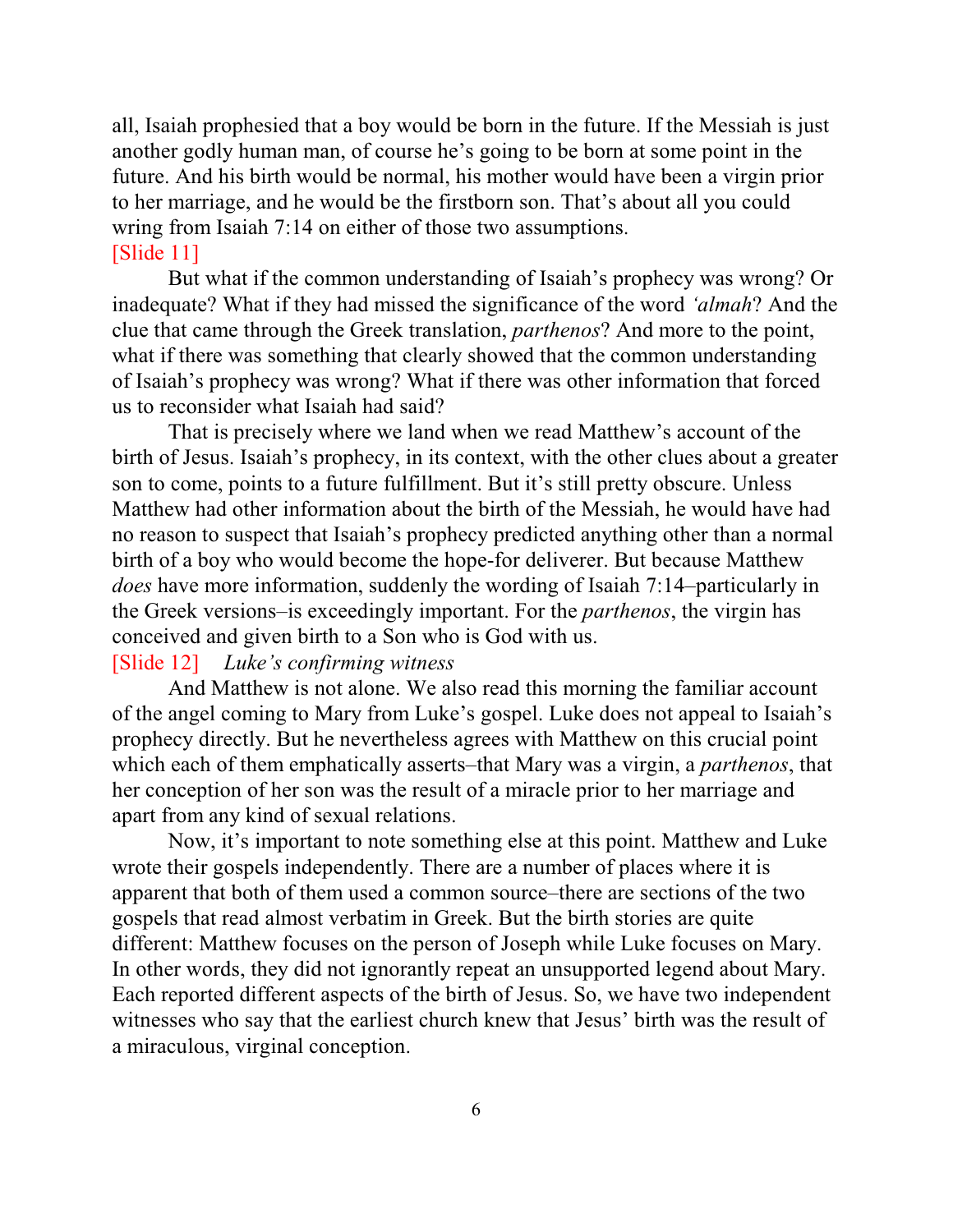### [Slide 13]

We can go even further–consider what these two very different accounts agree on:

(1) Each clearly specifies that Mary was betrothed to Joseph; that is, they were not yet married.

(2) Luke specifically refers three times to Mary as a virgin (*parthenos*); Matthew uses the same word once, and insists that the marriage of Joseph and Mary was not consummated prior to the birth of Jesus.

(3) Matthew specifically states that Mary's pregnancy was not due to sexual union with a man, but came about by divine action. Luke indicates the same thing, though he is more subtle in his presentation.

When Mary asks the angel how it is that she will bear a son, her question only makes sense if she understands that the angel's message to her means that this is going to happen right away, not as the result of her marriage to Joseph (which is still some time off). If Mary thought that the angel's message meant, "*After you marry Joseph, you will conceive a son who will grow up to be the Davidic king",* her response to the angel would not be "*How can this be? I'm still a virgin,*" because after her marriage, she would expect to no longer be a virgin. Instead, her response would have been, "*How can this be? We're really poor and Joseph is just a common builder.*" Mary's question only makes sense if the angel is speaking of a supernatural conception before she and Joseph have consummated their coming marriage (or that the angel is indicating she should commit fornication prior to their wedding–which is shocking and confusing to her).

(4) Both agree that the divine messenger directed that the child be named Jesus. For Joseph, this came in a dream; for Mary, it was a personal appearance.

(5) Both agree that the child's ultimate destiny involves saving God's people. For Matthew, this is expressed in terms of saving them from their sins; for Luke, it is included in the notion of ruling on the throne of David, to deliver the people from their oppressors.

(6) Finally, it is significant that each of these two gospel authors considered the birth of Jesus to be an essential part of the message to the world about who he was. Each of them considered that his birth was the fulfillment of earlier prophecies about him as the Messiah. And each of them regarded it supremely important that the miraculous nature of his birth be understood.

So, we have two independent witnesses to the miraculous conception of Jesus, both of which bear the marks of being based on eyewitness accounts. Where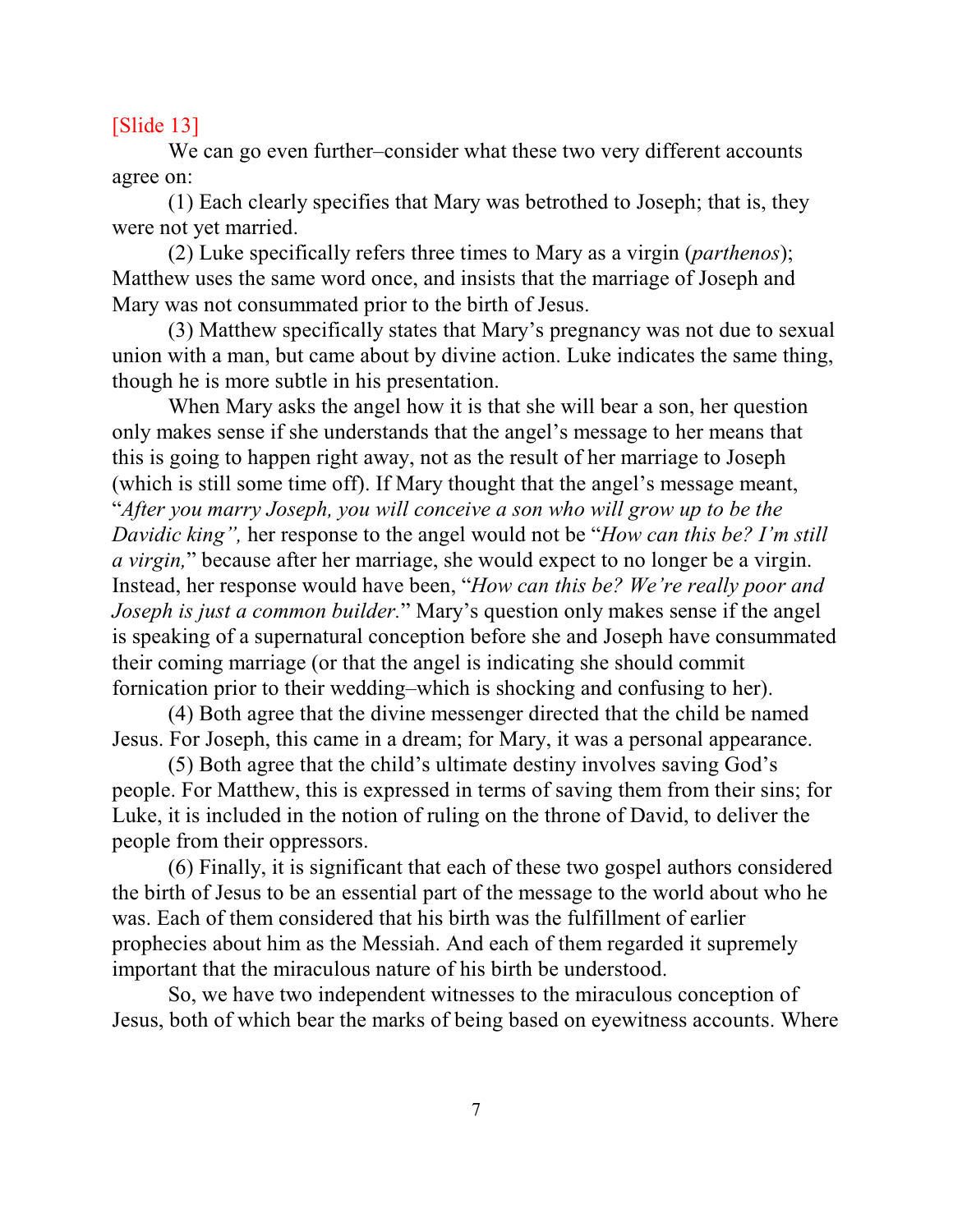would they have gotten their information? The obvious answer is from Mary herself, who was well-known to the apostles.

### [Slide 14] *Opposition to the Virgin Birth*

Opponents of the Christian faith have taken aim at the doctrine of the virgin birth, almost from the start of the church's history. In response to the church's preaching about Jesus as the Son of God, miraculously conceived by Mary through the power of the Holy Spirit, the unbelieving Jewish communities in the late first century began spreading ugly rumors–that Mary had been raped or had an illicit affair with a Roman soldier named "*Panthera*," a punning twist on the Greek word for virgin, *parthenos*. Pagan philosophers, such as Celsus in the second century, scoffed at the church's insistence that Jesus' birth was miraculous. Several early off-shoots from the church in the second through fourth centuries rejected either or both the deity of Christ and his birth from a virgin. One of them was a Jewish branch known as Ebionites. Another was a group that followed Paul of Samosota, one of the earliest proponents of the view known as adoptionism, the idea that Jesus was simply a man who was promoted to being God for his holiness. [Slide 15]

Currently, there is a lengthy list of scholars and pundits who offer their explanations for how the church came to believe in the virgin birth, something which they assert simply didn't happen. Most of them assume that Joseph, or someone else, an unknown rapist, perhaps, was the father of Jesus. But all of them who do so fall into a very basic trap–and deny the faith they claim to represent (or the faith that they once held, or that they know that others hold). All of them, quite intentionally, want to reshape Christian faith into something quite different from what it has been, and to remove it from its biblical foundation and base it on a foundation of their own making.

### [Slide 16] *Why it matters*

For denial of the virgin birth is a denial of the most basic of Christian beliefs–the incarnation of God in the person of Jesus, who was fully and perfectly human, while simultaneously fully and perfectly divine. Without this foundational truth at the core of what we believe, we do not have a genuinely Christian faith. You might have a nice faith, a comfortable faith, maybe even an elegant faith, a set of religious ideas that allows you to fit in well with the contemporary world. But you do not have a Christian faith. Gresham Machen put it well a century ago–denial of the virgin birth results in a completely different religion than historic Christianity. The fact that such a religion exists today, side by side with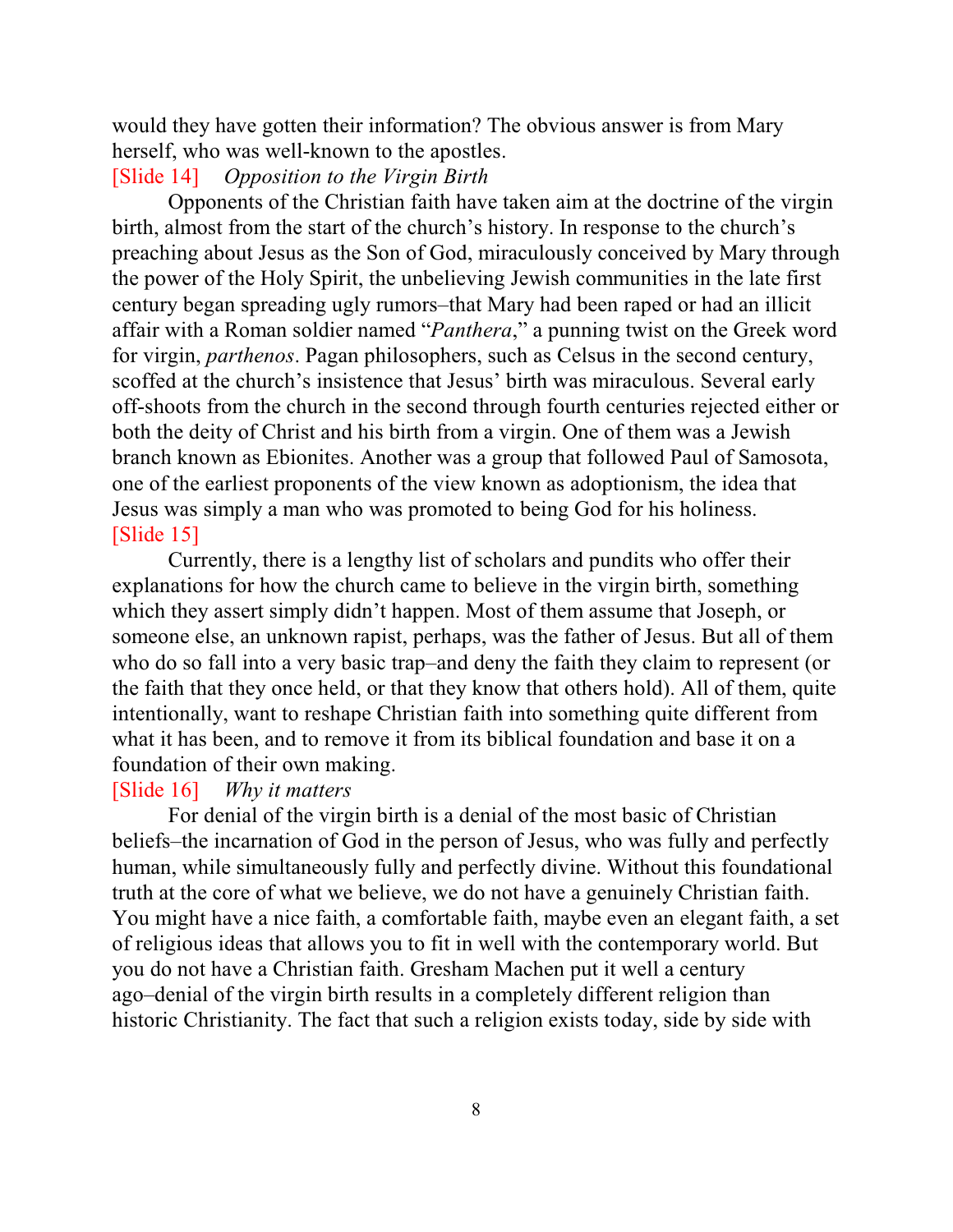biblical Christianity, and is increasingly popular, is simply another reminder of our need to be true to the Scriptures and to God as they reveal him to us. [Slide 17]

The theological significance of the doctrine of the virgin birth cannot be overstated. (It can be misunderstood–and we don't have time today to get into that–but it cannot be overstated.) This is not one of those doctrinal grey areas where we agree to disagree while we continue to debate the details of our understanding of what constitutes Christian faith. For without the miraculous conception of Jesus in the womb of the virgin, Mary, we are left with a merely human Jesus, who is not the incarnation of the Father, but simply a nice Jewish boy who wanted us to love one another and be nice to people.

The miracle of the virgin birth gives us a necessary plank in the foundation for Christian faith. It preserves the deity of Christ and thus the mystery of the Trinity, while also preserving the miracle and mystery of the Incarnation, God becoming human in order to save us. It preserves the gospel: Jesus, truly and fully man, and therefore able to represent us before the Father; truly and fully God, and therefore able to offer a sinless sacrifice on our behalf. Without the virgin birth, the gospel unravels, Christian theology unravels, and we are left trying to stitch a patchwork of incoherent religious ideas into a meaningful tapestry, and the effort fails miserably.

## [Slide 18] *A more immediate concern*

But I have a more immediate concern today as we think about the stories from Luke and Matthew, and the prophecy from Isaiah. The theology is crucial and I will not tire from declaring its importance or explaining why it matters. Today, though, I am thinking about another concern, one that is directly related to how we approach Christmas in our world, in our lives, with our families.

Some of you have figured out that I have a problem with sentimentalism when it comes to Christmas. You've heard me poke fun at Hallmark movies, for instance. (Low-hanging fruit, if you ask me.) But I want you to understand something, something really important.

I'm not opposed to sentiment. I don't think that being sentimental is bad or wrong or sinful. In fact, the older I get, the more I've realized how easily I cry when I see certain scenes in movies or when I hear certain songs. There's a real softie inside of this old guy.

### [Slide 19]

But my concern about sentimentality–and particularly with regard to Christmas and to the baby in the manger–is this: Christmas is inherently